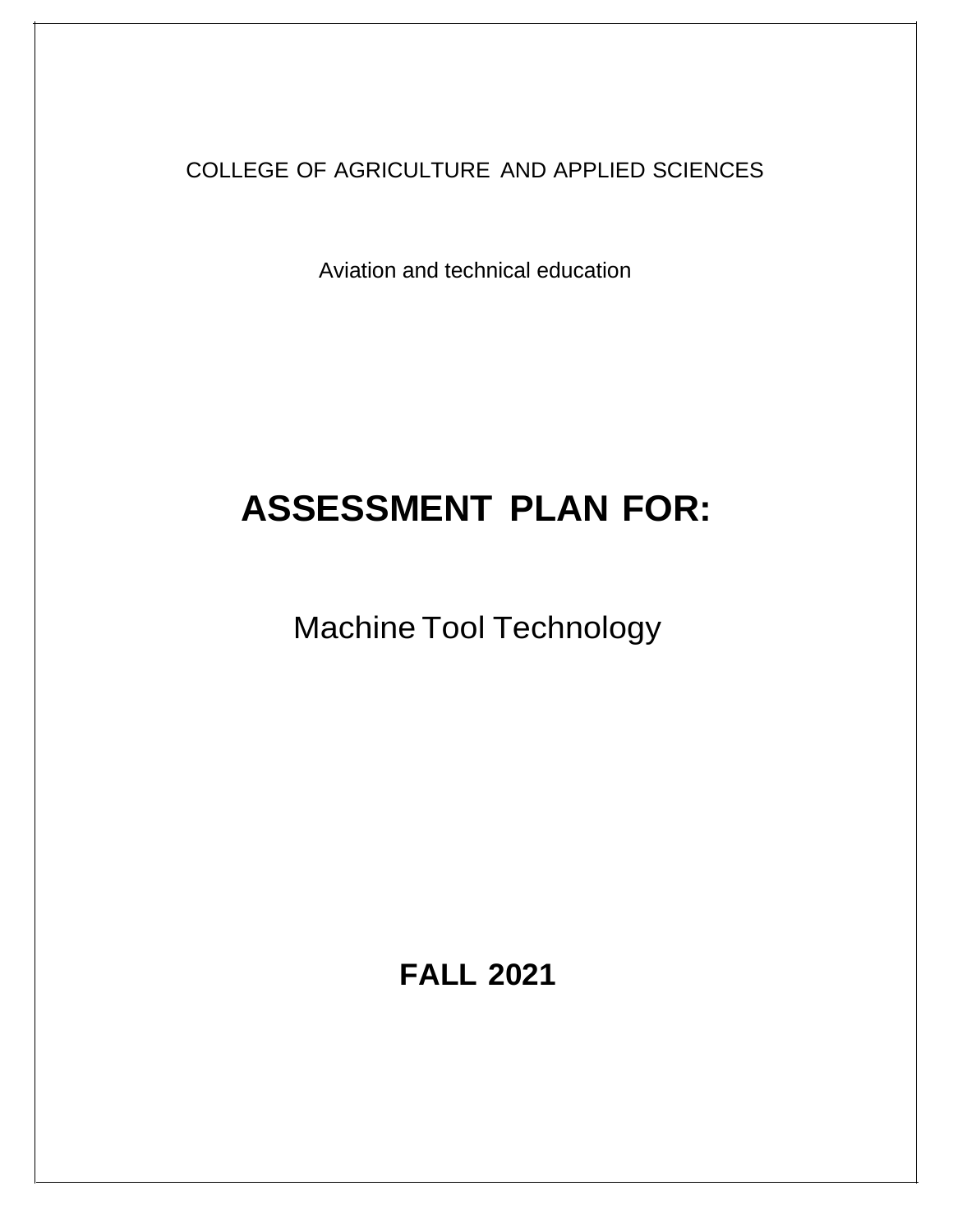# **Machine Tool Technology Assessment Report**

# PROGRAM DESCRIPTION:

The Machine Tool Technology program at USU Eastern (Machining) is a two-semester per year, two-year course of study. The Certificate of Completion is awarded after all four semesters are completed with a minimum of 30 academic credit hours.

A program completer is known as a machinist. The program is open to a maximum number of students determined by shop space and equipment availability. Enrollment will be capped due to these constraints and reassessed at the beginning of each academic year.

The Machining program is taught by a master machinist. This individual has at least five years of experience in the machining field including formal education as well as on-the-job training to become proficient in the use of machines. Proficiency is to be determined through the hiring process at the discretion of the hiring committee.

A machinist is a skilled craftsperson who uses blueprints to set up and operate precision metal cutting and grinding machines. A completer of the machining program will be able to use the machining equipment to manufacture, install, operate, adjust, and repair machine tools and other commonly used equipment.

The program is designed to develop skills needed to safely and effectively operate various power equipment and precision measuring instruments related to the machining field. The following machines will be used regularly in the laboratory:

- Hand tools
- Grinders
- Drill press
- Saws
- **Manual Lathes**
- Manual Mills
- CNC Lathes
- CNC Mills

This is not a comprehensive list. The master machinist reserves the right to use additional tools necessary for educational projects and adjusting to the needs of the industry.

Students learn to read blueprints, setup and operate manual and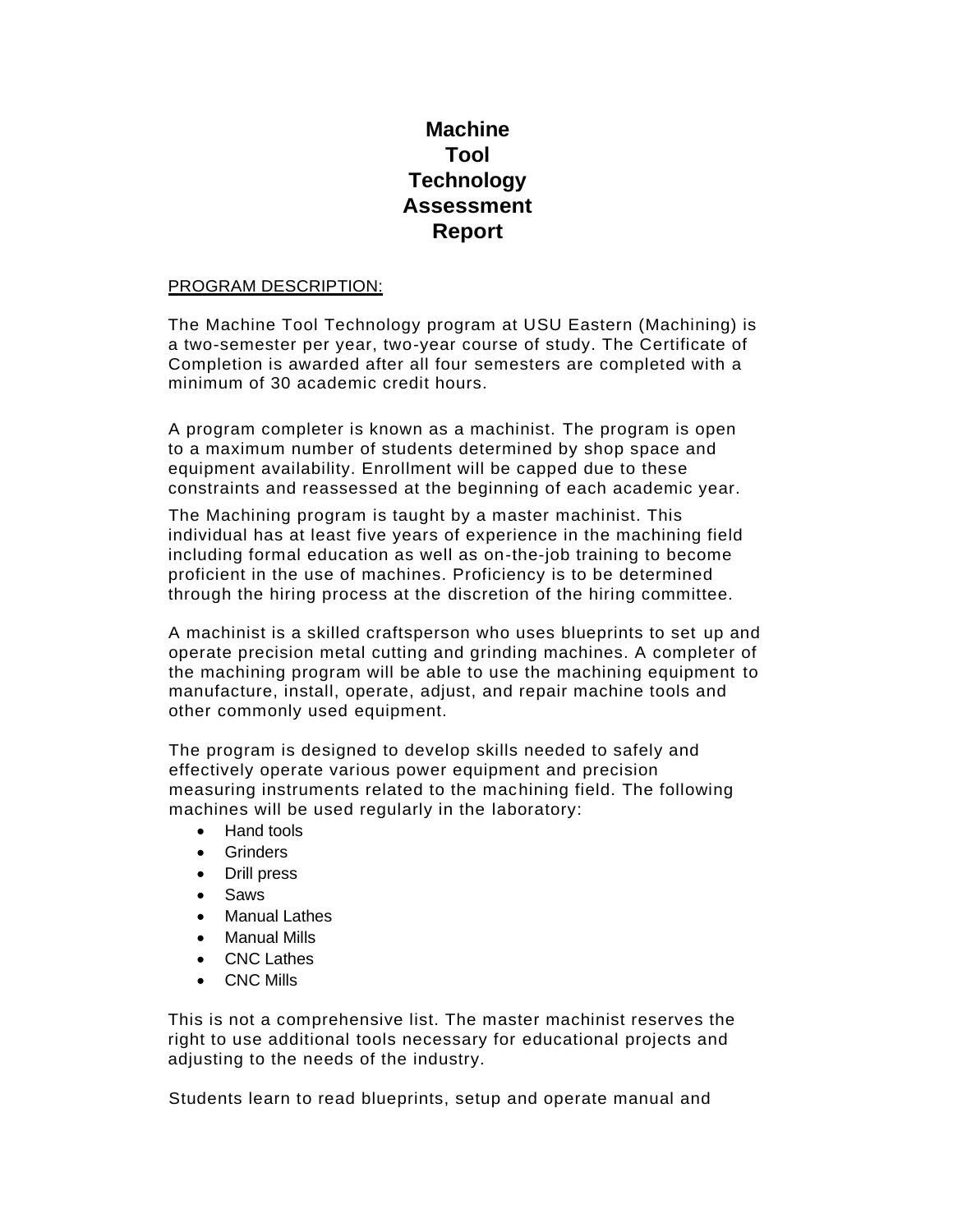CNC machines, perform basic and advanced machining operations, and develop skills in decision-making to ensure that productivity and quality is obtained in a safe manner.

The program provides students with advanced machining skills, mainly manual and (Computer Numerical Control) (CNC)machines.

The courses required for certificate completion are categorized into three skill levels. The following list of skill areas show what is to be assessed at each level.

# BASIC SKILLS

Semi-precision and precision layout practices. Proficiency in basic machining hand tools Understanding tolerances Proficiency and precision in measuring instruments Reciprocating and band sawing Surface and bench grinding machines Understanding the structure and layout of machines Basic understanding of function and capabilities of each machine

# INTERMEDIATE SKILLS

Lathe operation: safety, tool bit grinding, tool holders, and lathe cutting

Engine lathe care and maintenance

Carbide tooling, speeds and feeds, and sixty-degree threading Turning operations, facing, center drilling, drilling-reaming,

tapers, Boring - use of steady and follower rests, and coolants

Drill press operation – safety, care and maintenance, speeds and feeds, drill theory, drill sharpening, countersinking, counter boring, reaming, threading, drilling layout, and coolants

Milling machine operation – care and maintenance, safety, speeds and feeds

Operation of vertical milling machines

Center findings dial indicating tapers, angles, dialing in vices, bolt patterns keyway cutting, basic work holding fixtures, Identification of types of mill cutting

ADVANCED SKILLS

Advanced skill of the machining process, quality control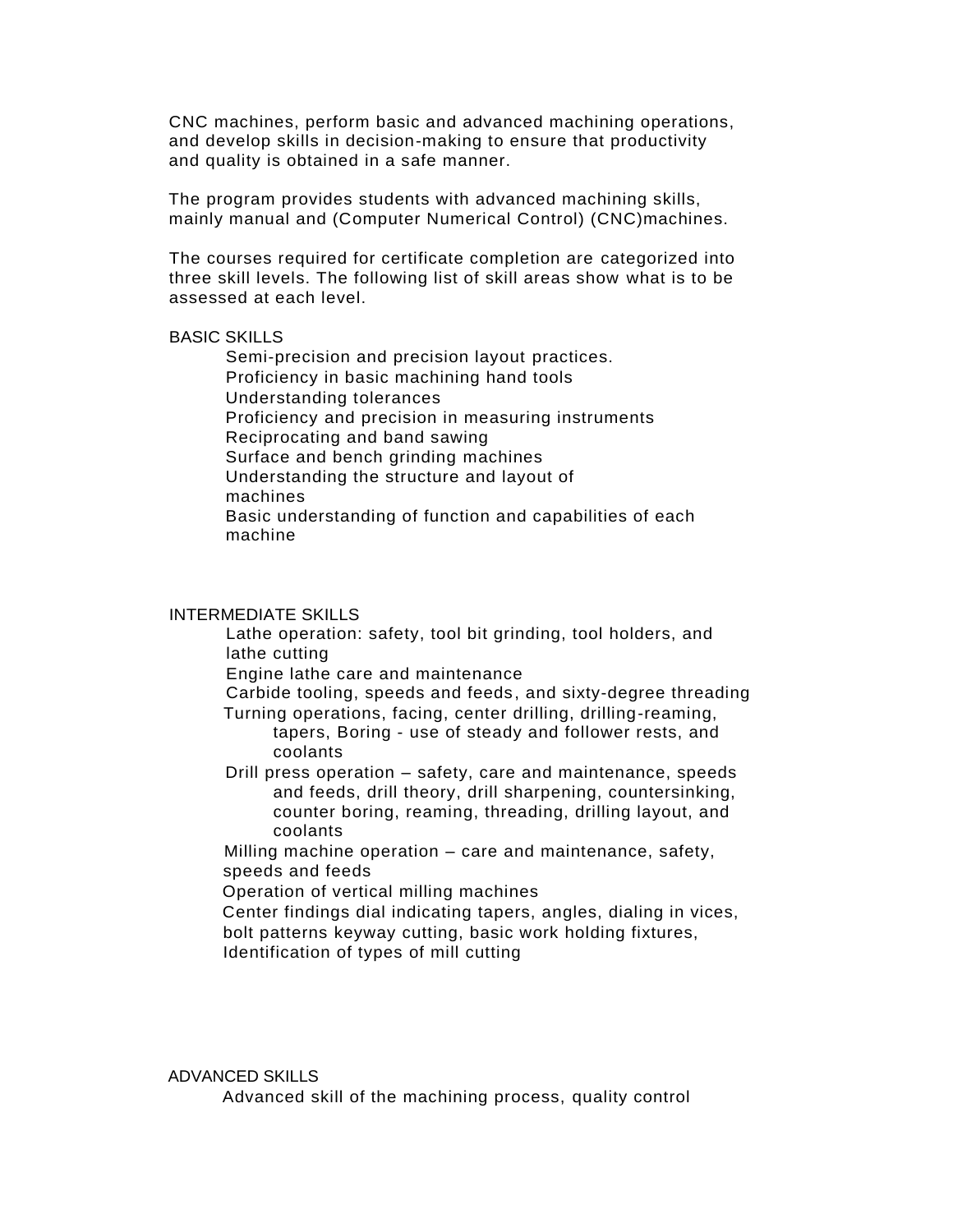metrology inspection, blueprint reading, and Computer Aided Manufacturing (CAM) Understanding of G and M codes to proficiently produce, read, and edit code for the CNC machine tool Learn 3 axis vertical mills and 2 axis turning operations. Advanced fixturing proficiency - produce simple and intermediate parts. Understanding production runs and to strive to run CNC efficiently as possible Problem-solving abilities on the CNC – must be able to diagnose and know how to move forward with errors in the manufacturing process

Graduates will be able to apply and demonstrate the principles of CNC and Manual Machinist listed above following an open-ended apprenticeship mindset in the industry.

### ASSESSMENT PROCEDURES

Each student will be given a pre-examination to test their baseline understanding of the machining process. This exam will include basic hand tool purposes and uses, shop safety, problem-solving assessments, etc. Students will be required to pass a safety exam before entering the shop and operating any tools or machines. A score of 100% is required to sufficiently pass the safety exam.

Students will be assessed throughout the term and in each course by their lab and theory work. They must demonstrate an understanding of the material and concepts before moving into the shop to perform the skills. A final lab project will be used to demonstrate a comprehensive understanding of skills required for each level of certification.

### PROGRAM GOALS

- 1. Expand into an Applied Associate of Science (AAS) degree
- 2. Align structure with surrounding technical colleges
- 3. Maintain a competitive program distinguished by the career pathway system

By growing into an AAS degree, the Machining program can offer more competitive graduates when considering employment opportunities. It allows for additional education for students to receive a more well-rounded experience at the institution. More time is also given for students to be fully trained in their chosen career field. Doing so would align with surrounding colleges and universities making us more competitive on the academic front. Using the same credit hour totals and experiences increases the chance of recruitment and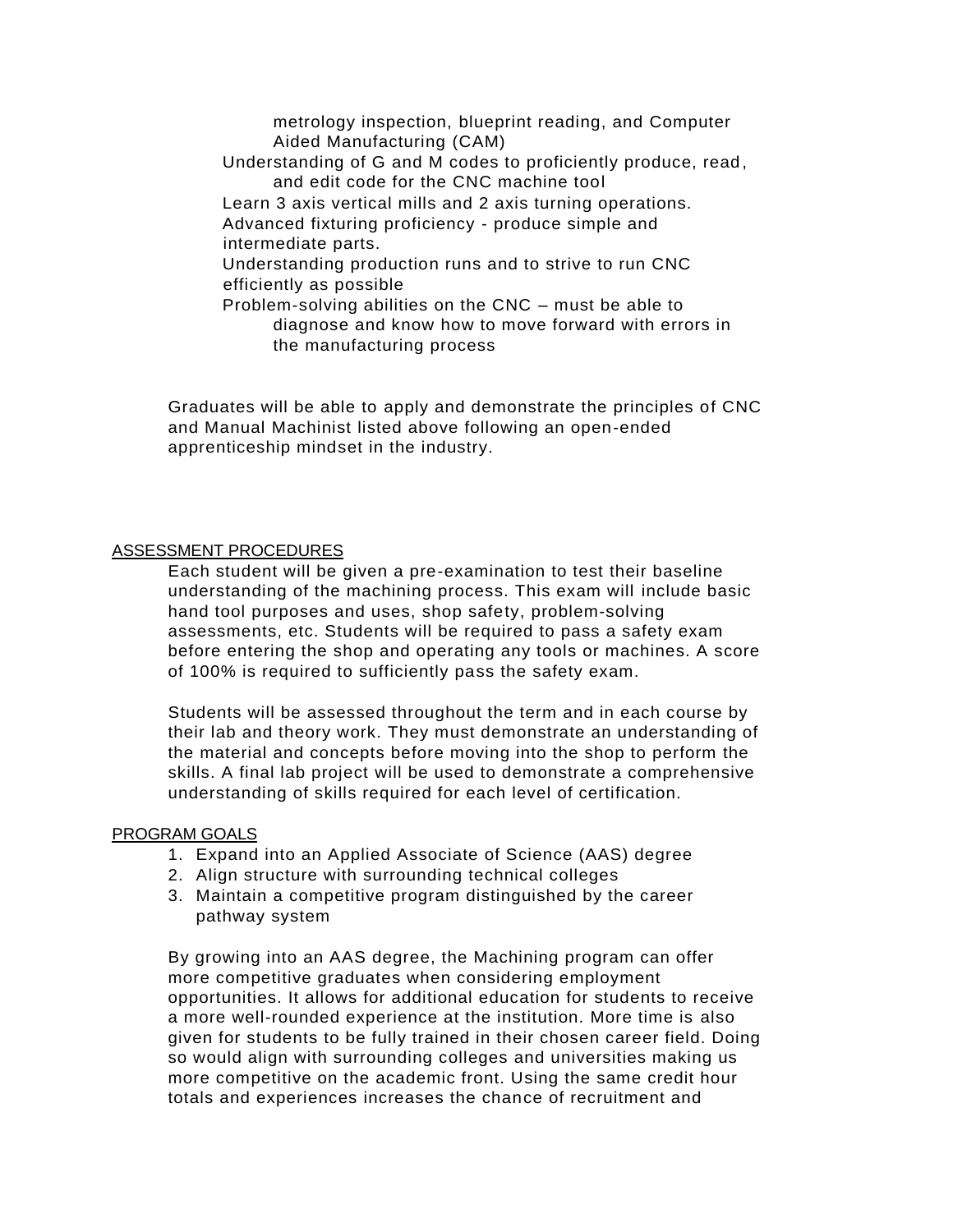retention of students.

While alignment of standards is beneficial, there is a need for determining what will set USU Eastern's program apart. As part of USU's mission as a whole to educate the larger population and increase academic achievement in the state, the Machining program will be recognized for its pathway program to additional degrees. Stackable credits from a Certificate program through to a Bachelor Degree allow students to remain marketable as the industry changes and seeks further education. The connection between the technical college and the university will distinguish this program and appeal to both student and employer.

# COURSE DESCRIPTIONS

The following outlines the courses and descriptions required for graduation with a Certificate of Completion in Machine Tool Technology at USU Eastern.

EDDT 1040: CAD Level 1

3 Credits

Covers the fundamentals of computer-aided-drafting (AutoCAD). Students will train using basic operating features, menus, commands, file management, drawing set up, and plotting. Applications will include orthographic projection, section, dimensioning techniques, tracing, pictorial drawing, and coordinate features will be included.

# EDDT 2620: 3D Modeling Advanced

3 Credits

Descriptive geometry and orthographic projection are the graphic tools of engineering. Students will learn to use the descriptive geometry to not only determine true size and shape, but also intersections, true distances, true distances of lines space, and exact piercing points. Students will solve practical problems applying the principles of descriptive geometry.

### EDDT 2650: Mechanical Blueprint Reading

2 Credits

Support course to other departments. Designed to assist the technician in the interpretation of blueprints as they apply to industrial technology. Includes the introduction of technical drawing theory and practices. Students will be exposed to a wide variety of technical drawings in order to gain information about simple or complex parts, assemblies, systems, standards, and practices used in the world of manufacturing for precision and quality control.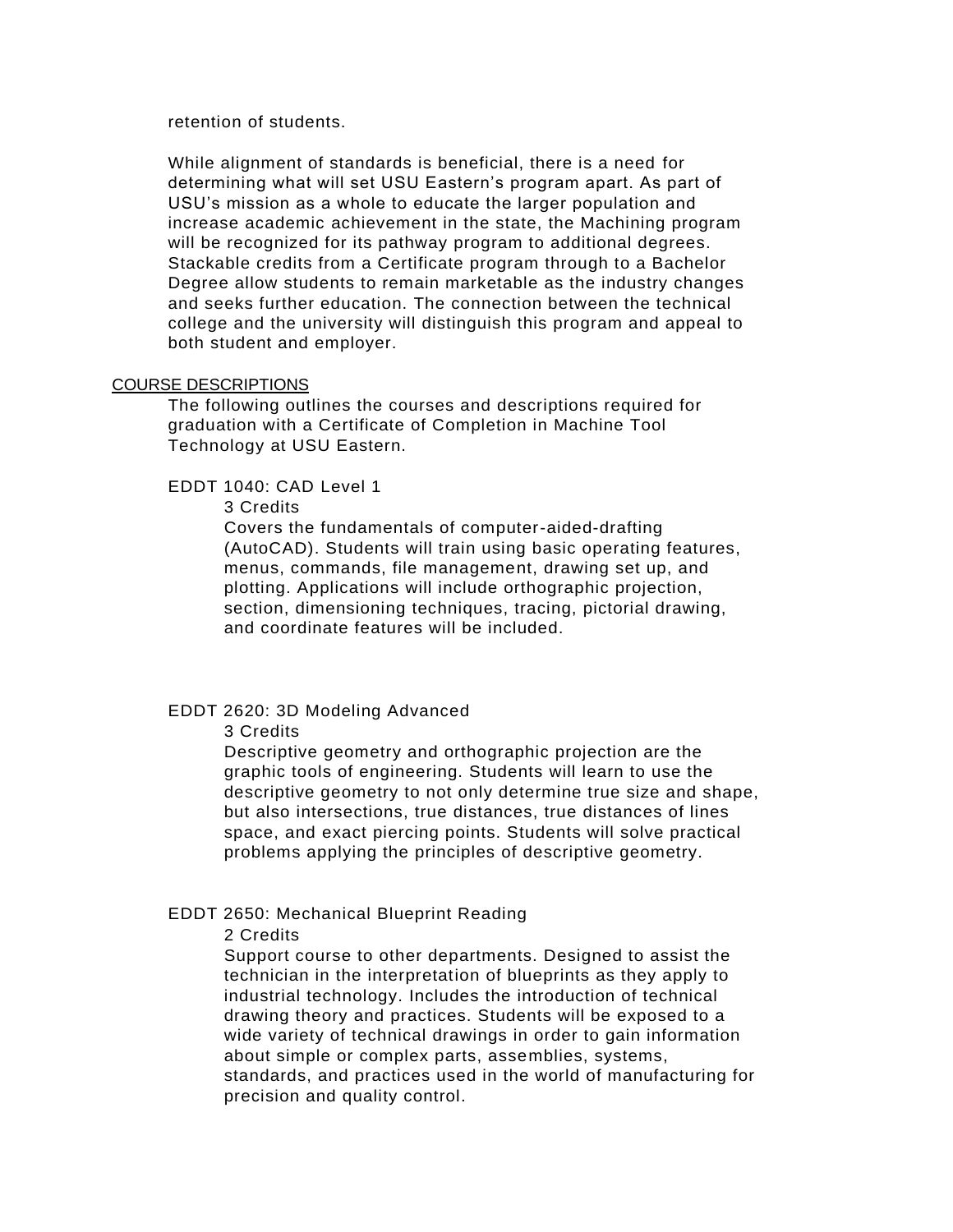# ELET 1110: Technical Mathematics

3 Credits

This course covers various specialized mathematical topics necessary within the trades and industries careers. These topics include, but are not limited to, systems of units, units of measure, scientific vs. metric prefix notation, functions, complex numbers, and vectors.

## MACH 1010: Machine Tool Technology 1

3 Credits

An introductory course to machining. Designed to develop skills needed to safely operate various hand tools, power equipment and precision measuring instruments related to the machining field.

### MACH 1020: Machine Tool Technology 2

3 Credits

Second class in the machining program. Designed to develop skills needed to safely operate various power equipment and precision measuring instruments related to the machining field. Coursework will include: blueprint reading, developing skills in decision making to ensure that productivity and quality is obtained in a safe manner. Additional work on the Turning Machines will entail learning how to setup and operate manual lathes, perform basic and advanced machining operations, lathe cutting tools, all threading operations both internal and external as well as work on drill presses and related tooling.

#### MACH 1030: Machine Tool Technology 3

3 Credits

Intermediate/advanced course to machining. Designed to develop skills needed to safely operate various power equipment and precision measuring instruments related to the machining field. Students will learn to read blueprints, setup and operate manual machines, perform basic and advanced machining operations, develop skills in decision making to ensure that productivity and quality is obtained in a safe manner.

MACH 1040: Machine Tool Technology 4 3 Credits